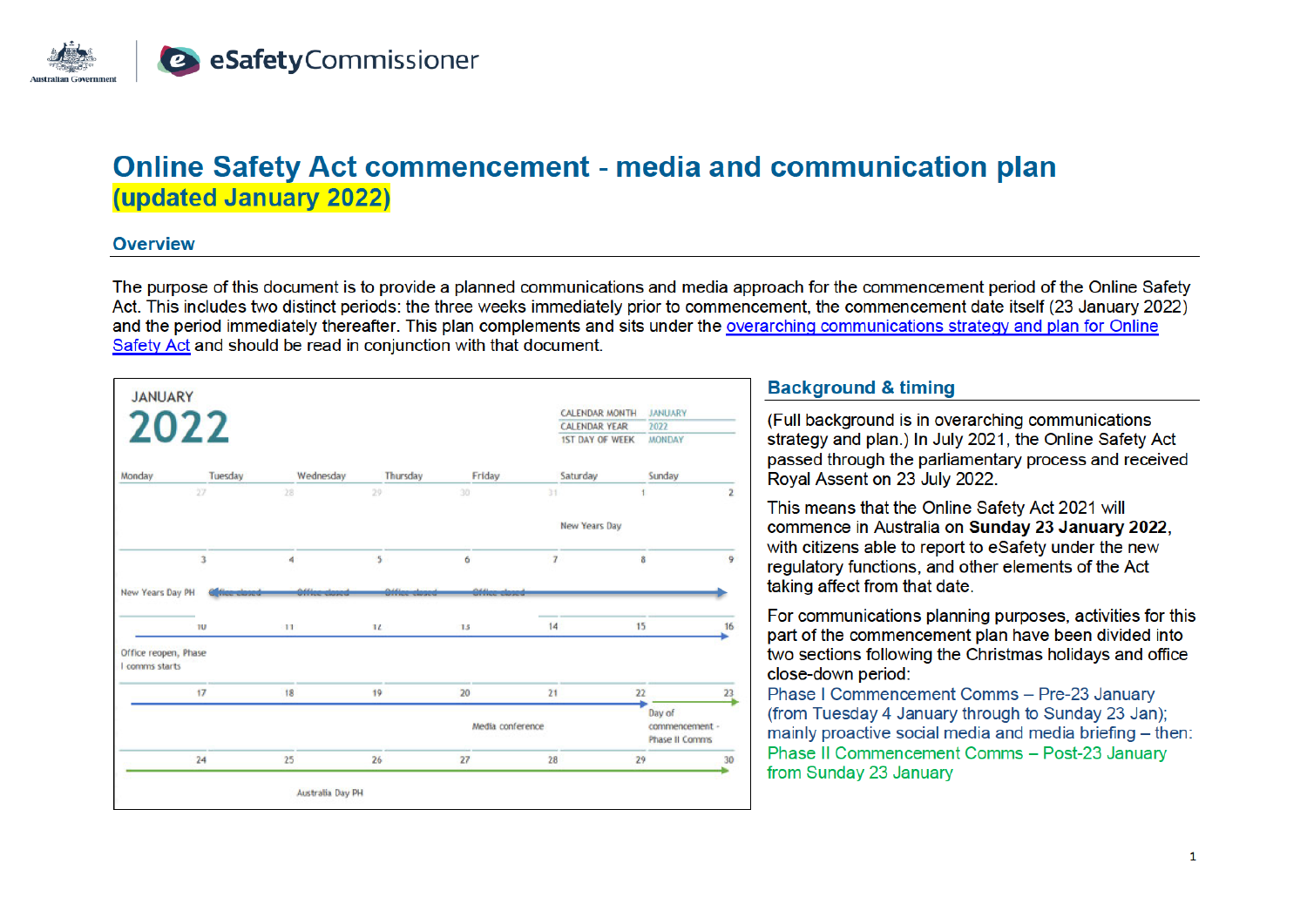

# **Objectives (commencement-period specific)**

#### **OSA for all Australians**

- Promotion of the new Online Safety Act, the date of commencement and what eSafety's new powers means for Australians
- Defining what 'serious cyber abuse' is under the ACA and that the thresholds are set high
- Clearly define to report cases to the platforms, followed by eSafety's reporting scheme as a safety net (except IBA)
- Encourage help-seeking behaviours by providing guidance so that adults can triage their experience before seeking appropriate help
- Provide resources and information to vulnerable communities to increase awareness of new laws
- Empower individuals to report behaviour and reinforce that eSafety is here to help

# **OSA for industry**

- Set expectations for industry via communication of new powers, expectations (BOSE) and codes
- Highlight new civil penalties for hosts & perpetrators.

#### **Environmental awareness**

- Increase general awareness of the eSafety Commissioner and its role, reinforcing that eSafety serves as a safety net in enforcement
- Define our multifaceted approach of prevention, protection and proactive change.
- Demonstrate that eSafety has put considerable time and resource in preparing for the commencement of the new legislation
- Reinforce that we won't be able to purely use regulation to fix the online world we employ other complementary strategies.
- Increase the profile of the eSafety Commissioner as a world-first leader in online safety.

# **Key messages**

# **Overarching**

- Our laws have needed to keep pace with advances in technology and the threats we face from online harms.
- The Online Safety Act 2021 is new legislation that makes Australia's existing laws for online safety more expansive and much stronger, and come into force on Sunday 23 January 2022.
- The new powers in the Online Safety Act 2021 cement eSafety's role as a world leader in online safety. They place Australia at the international forefront in the fight against online abuse and harm – providing additional protections for Australians in the fight against online harms through our approach of prevention, protection, and proactive change in the online space.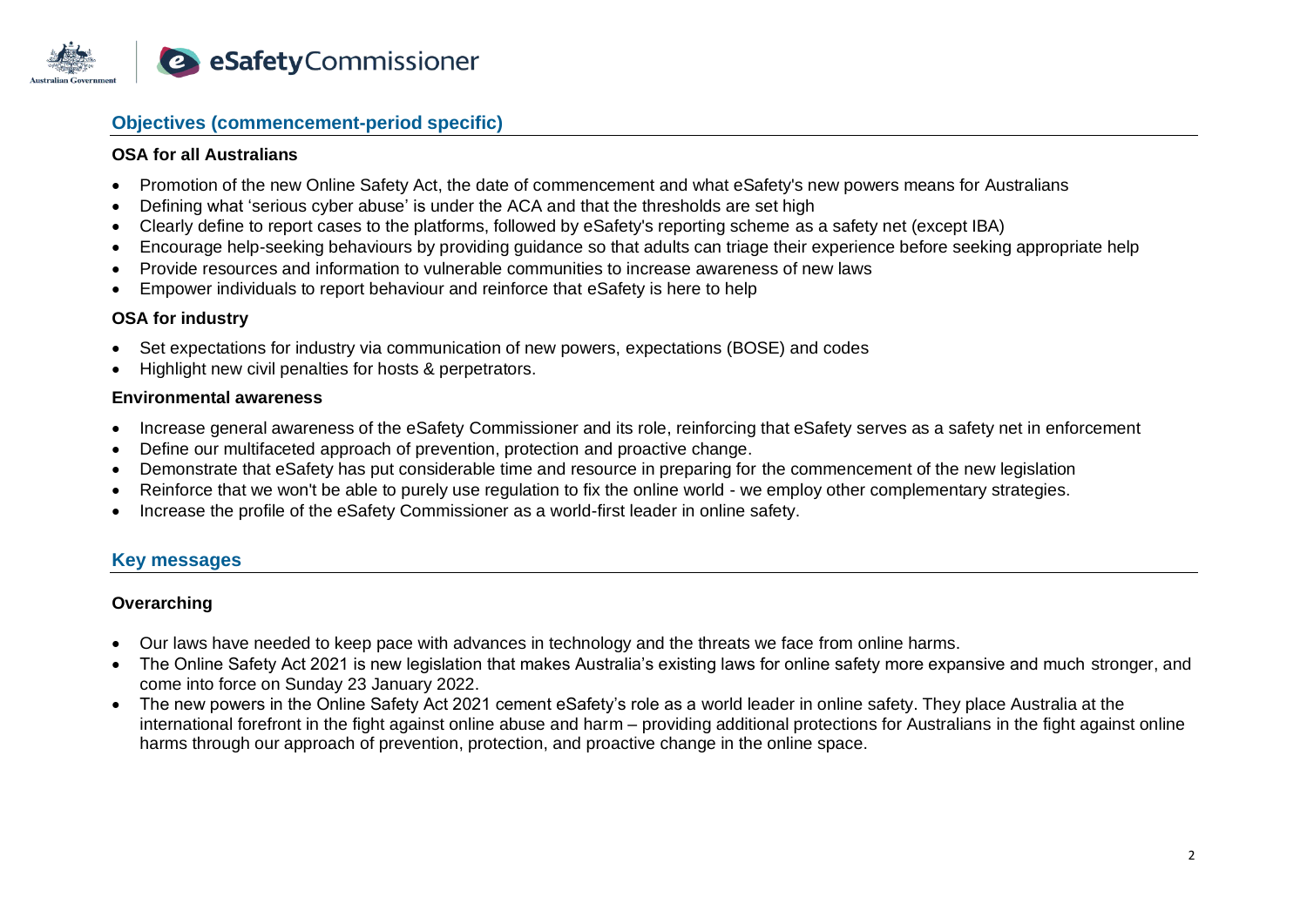

- For the last year, the eSafety Commissioner has been planning for the commencement of the Online Safety Act. We have issued a series of regulatory guidance pieces, to prepare industry and other stakeholders for how the eSafety Commissioner will be implementing the new legislation.
- The law gives eSafety new and stronger powers to reveal the identities behind accounts people use to conduct serious online abuse or to exchange illegal content. This means eSafety can issue a notice to help gather more information it needs to investigate a complaint about child cyberbullying, adult cyber abuse, image-based abuse or illegal and restricted content.
- From 23 January, eSafety will be able to receive reports under our new legislation through the www.esafety.gov.au website, where people can make a report.
- Additionally, the Online Safety Act stipulates what the Australian Government now expects from online service providers. It has raised the bar by establishing a wide-ranging set of Basic Online Safety Expectations, including that online service providers take reasonable steps to ensure that users are able to use the service in a safer manner. These expectations will help make sure online services are safer for all Australians to use. They will also encourage the tech industry to be more transparent about their safety features, policies and practices. The Minister for Communications, Urban Infrastructure, Cities and the Arts will establish the Basic Online Safety Expectations through a legislative instrument called a determination. eSafety will then have the power to require online service providers to report on how they are meeting any or all of the Basic Online Safety Expectations.

# **The new laws:**

#### *A new Adult Cyber Abuse scheme for Australian adults:*

- From Sunday 23 January eSafety will be able to act as a safety net to give Australian adults who have been subjected to serious online abuse somewhere to turn if the online service providers have failed to act in removing the abusive content.
- If a platform fails to take action, people can come to www.esafety.gov.au to make a report. Our new investigative and information gathering powers will allow us to investigate and assess complaints, and decide what action we can take.
- The bar for determining what 'adult cyber abuse' is has been set deliberately high, to ensure it does not stifle freedom of speech.
- Under the law, to reach the threshold the abuse must be both 'intended to cause serious harm', and 'menacing, harassing or offensive in all the circumstances'. Serious harm could include material which sets out realistic threats, places people in real danger, is excessively malicious or is unrelenting.
- Every situation is unique and every matter reported to eSafety will be considered on a case-by-case basis. Even if a matter does not meet the threshold, we will still be able to offer support, information and advice

# *A stronger Cyberbullying Scheme for Australian children:*

• eSafety's existing Cyberbullying Scheme will be bolstered to enable eSafety to be able to order online service providers to remove material not just from social media sites, but from *all* online services – including online game chats, websites, direct messaging platforms and hosting services, where a lot of children spend their time.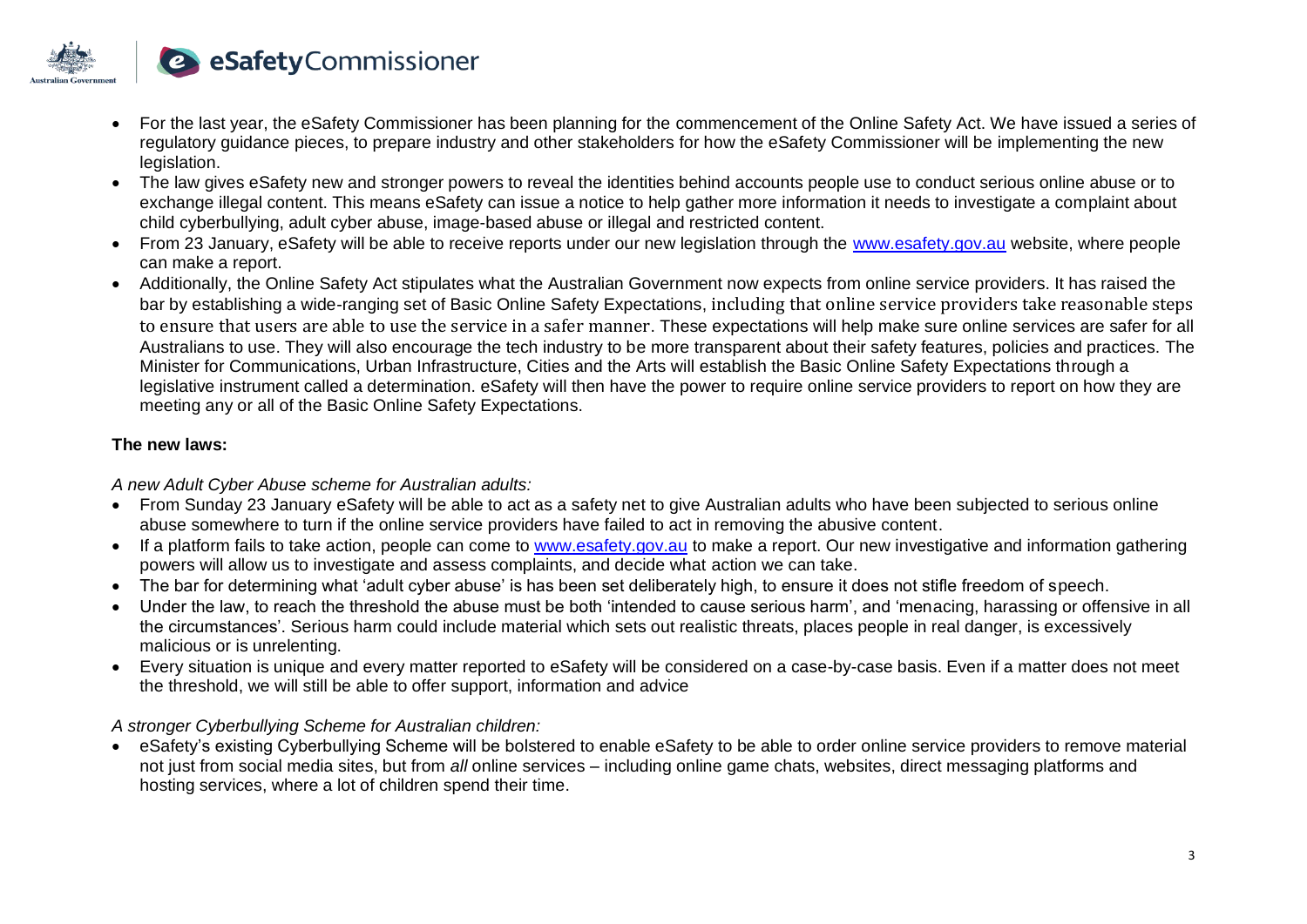

• If eSafety seeks removal of content, the online service provider has 24 hours to respond, down from the previous 48 hours. This may be longer in certain circumstances.

#### *An updated Image Based Abuse scheme*

- Online service providers will now have half the time cut from 48 hours to 24 hours to take down intimate images (including videos) after getting a removal notice from eSafety.
- The Act also gives eSafety new powers to expose repeated failures to deal with image-based abuse. For example, eSafety will be able to name and shame online service providers that allow publication of intimate images without consent of the person shown on two or more occasions in a 12-month period, and are in breach of their own terms of service.

#### *Targeted blocking power*

- New Abhorrent Violent Conduct powers allow eSafety to direct internet service providers to block access to certain material that promotes, incites, instructs in or depicts abhorrent violent conduct, such as rape, torture, murder, attempted murder and terrorist acts, and is likely to cause significant harm to the Australian community.
- This will allow eSafety to respond to online crisis events, like the Christchurch terrorist massacre, by requesting or requiring internet service providers block access to such extreme violent content.

#### *Harmful illegal online content*

- Under updates to Australia's Online Content Scheme, online service providers who fail to comply with eSafety removal notices to take down harmful illegal content that is accessible to Australians – such as child sexual exploitation material - face financial penalties of up to \$111,000 per offence for individuals and \$555,000 for corporations.
- Those services may also have their content delinked from search engines and their apps removed from app stores if they fail to comply.
- As a last resort, where a service is deemed to pose a serious threat to the safety of Australians, eSafety may also apply for a Federal Court order that the provider of a particular social media service, relevant electronic service, designated internet service, or internet carriage service stop providing that service in Australia.

# **Target Audiences**

Australian public through media (namely adults - and the diverse groups who are most at risk of harm)

Media

Key stakeholders including other regulatory bodies and government agencies

Social media followers & EDM subscribers

eSafety staff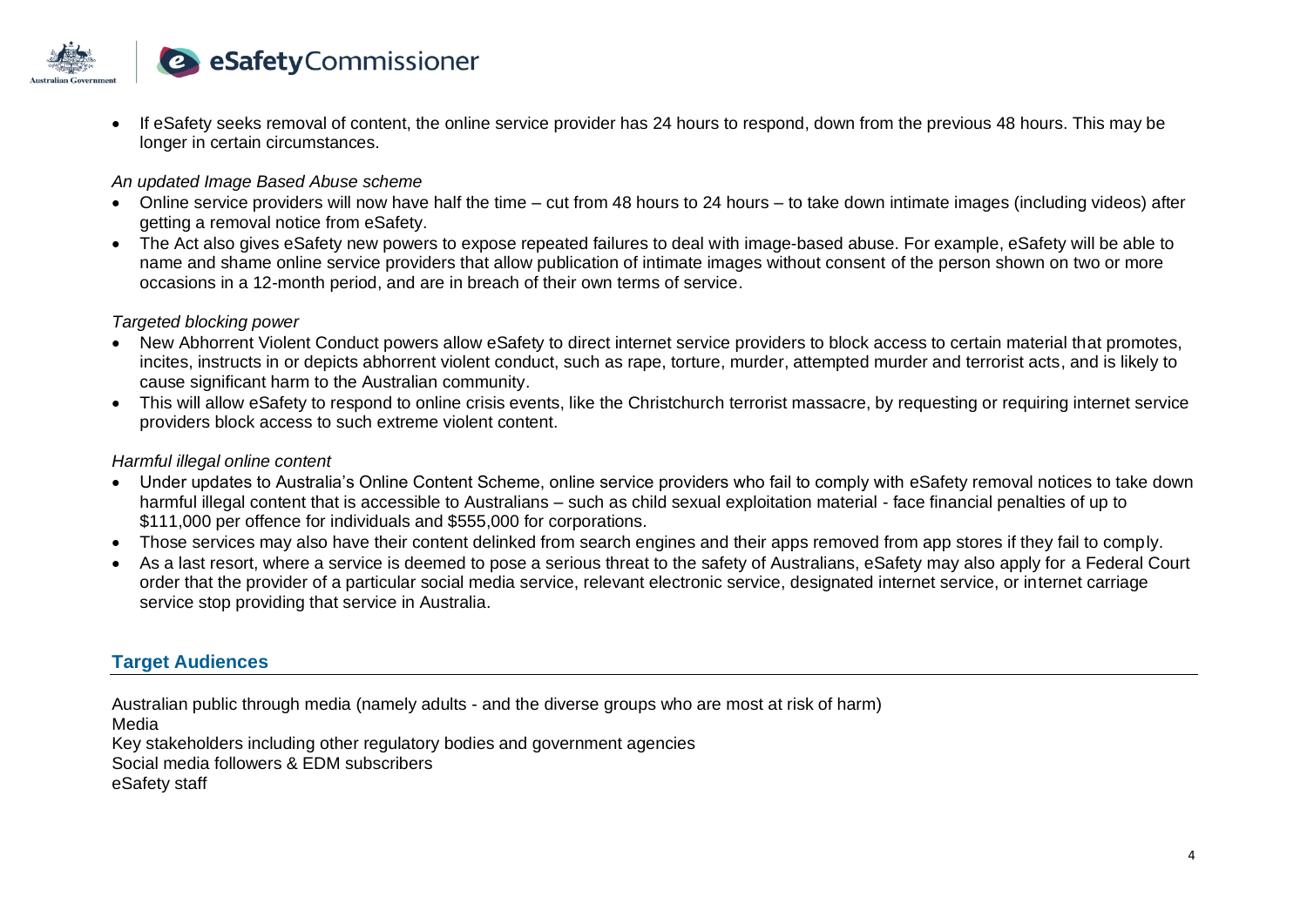

#### **Collateral & tactics for media use and engagement**

- Proactive media Media release detailing new powers  $\bullet$
- OSA Explainer (designed version) provided to journalists at the briefing  $\bullet$
- Regulatory Guidance documents and previous media releases provided to journalists at the briefing  $\bullet$
- Video: Adult cyber abuse (and OSA) shown/provided at briefing  $\bullet$
- Stats on numbers and types of adult cyber abuse 'informal reports into the eSafety office have been rising:  $\bullet$ 
	- 52% increase comparing the financial years FY 2020 (1052 complaints) to FY 2021 (1599 complaints).

#### **Comms and media plan**

| <b>W/C 17</b><br>January | Pre-record of radio grabs for release (Wednesday<br>19 Jan)                                                                                                                                | Grabs to be developed<br>from approved media<br>release | Media (community<br>radio stations) |                                                     |
|--------------------------|--------------------------------------------------------------------------------------------------------------------------------------------------------------------------------------------|---------------------------------------------------------|-------------------------------------|-----------------------------------------------------|
| <b>W/C 17</b><br>January | Development of an op-ed/blog piece, on future<br>focussed piece explaining how new powers all work<br>together along with eSafety's wider work program to<br>keep Australians safe online. | To be published w/c 24<br>January                       | Public/social                       | Minister to provide<br>his op-ed to news<br>outlet: |
| <b>W/C 17</b><br>January | Pitch to breakfast TV shows for appearances on<br>Monday 24 January to interview on new laws:<br>Commissioner:                                                                             |                                                         | Media                               |                                                     |